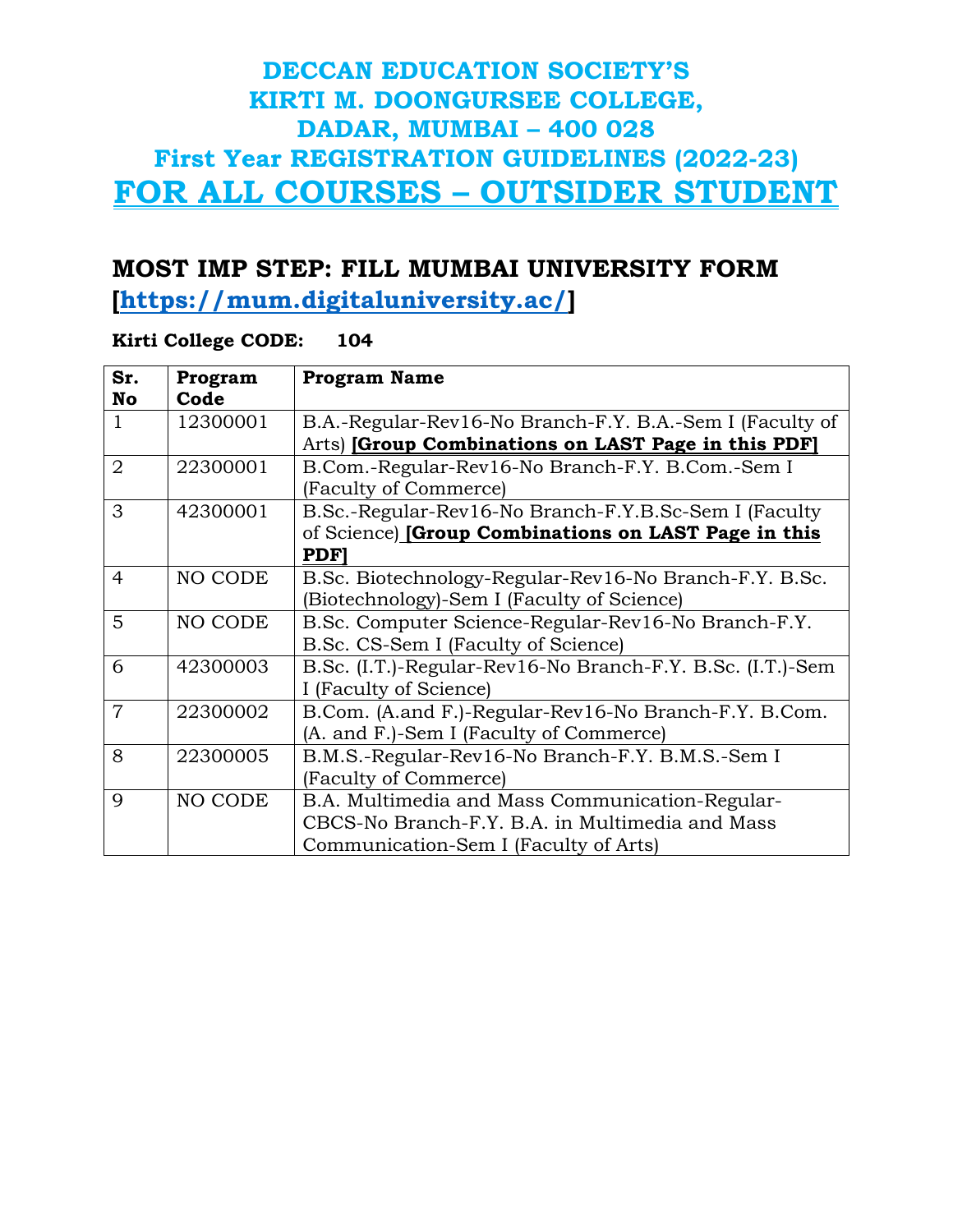**Step 1.** Open the link given below:

#### **KIRTI COLLEGE STUDENT [FYBA, FYBCOM, FYBSC]**

Link to the Application Form is given below: <https://livestudent.deccansociety.org/> For Username & Password: Visit Reading Hall, First Floor. Steps for IN-HOUSE Students: Visit College Website.

#### **OUTSIDER STUDENTS [FYBA, FYBCOM, FYBSC]**

Link to the Registration Form is given below: <https://registration.deccansociety.org/Registration/Apply/KMDC>

 **In-House & OUTSIDER STUDENTS (Self Finance Courses) [FYBSC CS, FYBSC IT, FYBSC BioTech, FYBMS, FYBAF & FYBAMMC(BMM)]**

Link to the Registration Form is given below: <https://registration.deccansociety.org/Registration/Apply/KMDC>

#### **Step 2.** Click the **Go To Sign-Up** option



**Step 3.** Fill Username, Password, Confirm Password, Mobile Number and Email Id. Click the **Register** option.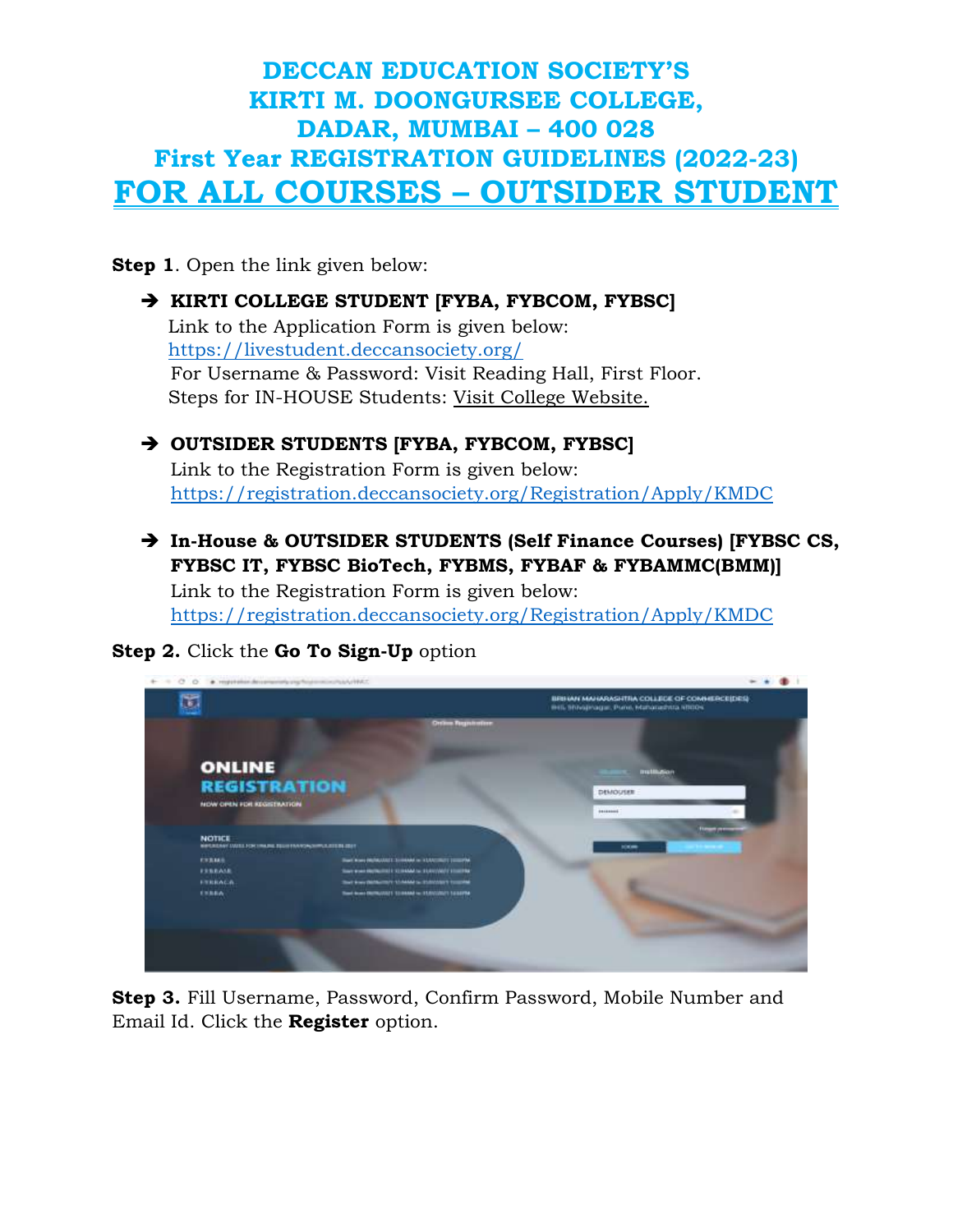

**Step 4.** Click on **APPLY FOR** and select under graduate option .

Click on **Continue** after selecting option.

| $\frac{1}{2}$<br><b>BT Shieler Replacement</b><br>$\alpha$<br>$\Phi \quad \Rightarrow \quad \mathbf{G} \quad \mathbf{D} \quad \text{ is asymptotone, and } \text{argmin}(\mathbf{G} \times \mathbf{D}) = \mathbf{G} \quad \text{or} \quad \mathbf{D} \quad \text{or} \quad \mathbf{D} \quad \text{or} \quad \mathbf{D} \quad \text{or} \quad \mathbf{D} \quad \text{or} \quad \mathbf{D} \quad \text{or} \quad \mathbf{D} \quad \text{or} \quad \mathbf{D} \quad \text{or} \quad \mathbf{D} \quad \text{or} \quad \mathbf{D} \quad \text{or} \quad \mathbf{D} \quad \text{or} \quad$ |                                                       | $\bullet$<br>×<br>$\sim$<br>$\overline{\phantom{a}}$<br>女 社 書 !                 |
|--------------------------------------------------------------------------------------------------------------------------------------------------------------------------------------------------------------------------------------------------------------------------------------------------------------------------------------------------------------------------------------------------------------------------------------------------------------------------------------------------------------------------------------------------------------------------------------|-------------------------------------------------------|---------------------------------------------------------------------------------|
| Ŧ                                                                                                                                                                                                                                                                                                                                                                                                                                                                                                                                                                                    |                                                       | INVESTIGATION COLLEGE DE CONVERCIDESE<br>INS. Showmape, Pules, Mahammira 411004 |
| <b>PROTECTIVE</b>                                                                                                                                                                                                                                                                                                                                                                                                                                                                                                                                                                    |                                                       |                                                                                 |
| Loginal.                                                                                                                                                                                                                                                                                                                                                                                                                                                                                                                                                                             | Apply For" UNDER GRADUATE                             | <b>STREET</b>                                                                   |
|                                                                                                                                                                                                                                                                                                                                                                                                                                                                                                                                                                                      |                                                       |                                                                                 |
|                                                                                                                                                                                                                                                                                                                                                                                                                                                                                                                                                                                      |                                                       |                                                                                 |
|                                                                                                                                                                                                                                                                                                                                                                                                                                                                                                                                                                                      |                                                       |                                                                                 |
|                                                                                                                                                                                                                                                                                                                                                                                                                                                                                                                                                                                      |                                                       |                                                                                 |
|                                                                                                                                                                                                                                                                                                                                                                                                                                                                                                                                                                                      |                                                       |                                                                                 |
|                                                                                                                                                                                                                                                                                                                                                                                                                                                                                                                                                                                      |                                                       |                                                                                 |
|                                                                                                                                                                                                                                                                                                                                                                                                                                                                                                                                                                                      | Transport St., Household EXP School, PR1 211, Station |                                                                                 |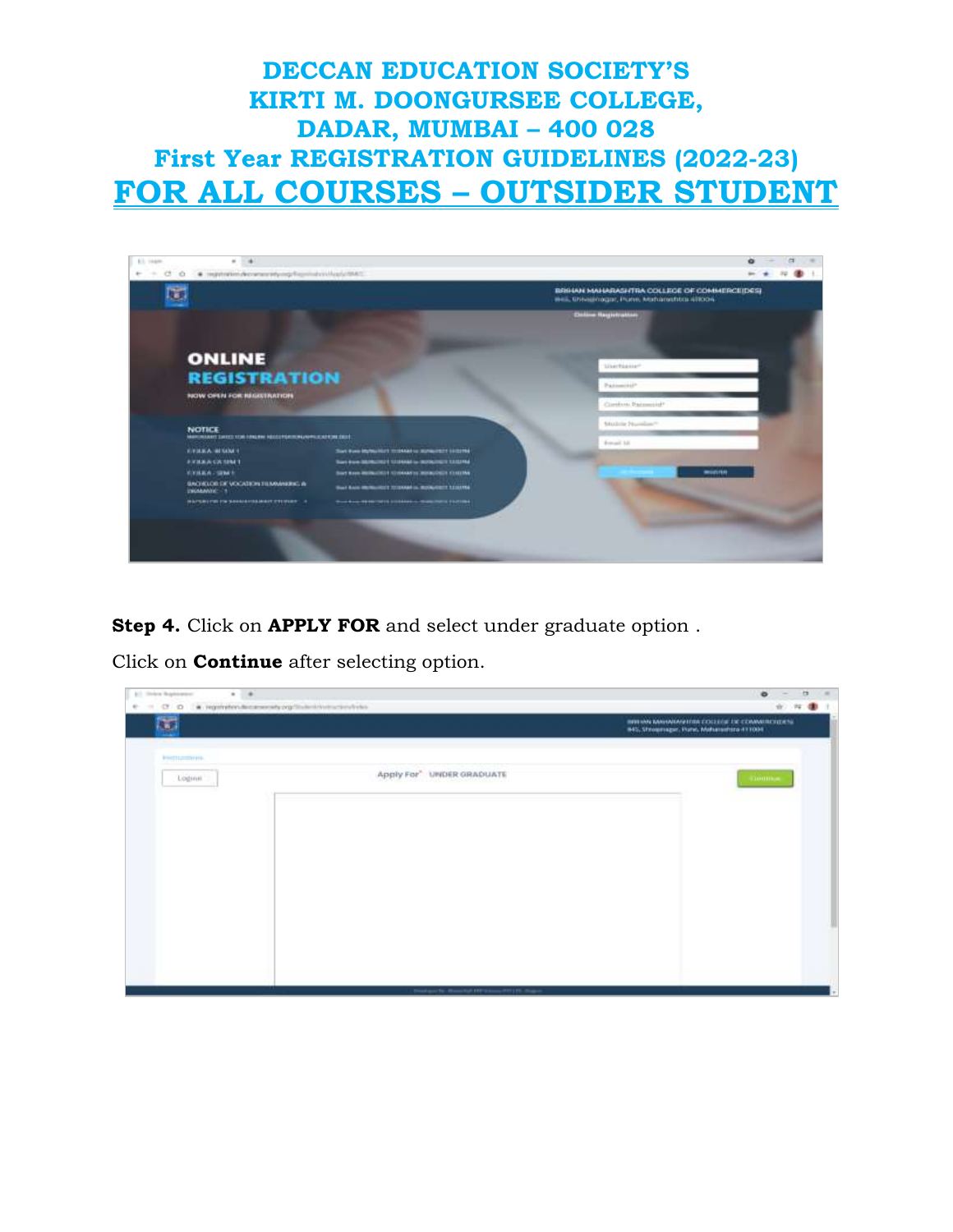**Step 5.** Fill details of student personal section and parent information. Fill other information details and click on **Save & Next**.

| المكتب<br>Soudant Help Videos<br>医 |                     |                                             |                |                                                    | KINTIM, DOORGLIEUE COLLÉGE OF HETS, SCENEE AND COMMERCE. | Hele TELTUSONN A |
|------------------------------------|---------------------|---------------------------------------------|----------------|----------------------------------------------------|----------------------------------------------------------|------------------|
| $\Omega$<br>۰<br>⊕                 | <b>West Egraves</b> | <b>SATISWAY</b><br><b>Install Service</b>   | <b>Birthda</b> | (6)<br>O.<br><b>Catherine Bay</b><br><b>Normal</b> |                                                          |                  |
| <b>Personal Details</b>            |                     |                                             |                |                                                    |                                                          |                  |
| Soudern Personal Section           |                     |                                             |                |                                                    |                                                          |                  |
| Title <sup>14</sup>                |                     | 1001kmsfbmsmu*                              |                | first domes?                                       | 183222141474                                             |                  |
| 3.8.8                              | $\sim$              | <b>ULLIMIN</b>                              |                | <b>SHARE</b>                                       | Amustation                                               |                  |
| contexts."                         |                     | Phone (telecocity Mc/atricing price)        |                | creati 62*                                         | Answer Holyn *                                           |                  |
| SCHAME                             |                     | Entert Hitzung Währtnehr Hat Alfrahaten Hat |                | Shedbytest cont                                    | greenhot.                                                |                  |
| 1000000<br>modeling."              |                     | 115.11.265<br>iscount+                      |                | tions in sections and success of the reference #   | Memor Hongais *                                          |                  |
| $\mathbb{H}$ .                     | $\sim$              | . MHT                                       |                | 41, 12, 23, 15                                     | saams:                                                   |                  |
| <b>Sin Ky Players T</b>            |                     | moleculity?                                 |                | <b>Stellagear</b> (F)                              | Controllingery*                                          |                  |
| terains.                           |                     | 7041                                        |                | HIELL!                                             | ME.                                                      |                  |
| Tele County                        |                     |                                             |                |                                                    |                                                          |                  |
| <b>Joseph Green Laty Cards</b>     |                     |                                             |                |                                                    |                                                          |                  |
| <b>Fureric Information</b>         |                     |                                             |                |                                                    |                                                          |                  |

**Step 6.** Fill address details with PIN code. Select (same as permanent address) checkbox if temporary and permanent both address are same. Click **Save & Next**.

| Ġ<br>偷                                                       | C B Imputing similars decomposity angitude in this territorial finite. |                        | ŵ<br>30%                                                  | $\circ$                  |
|--------------------------------------------------------------|------------------------------------------------------------------------|------------------------|-----------------------------------------------------------|--------------------------|
| الملتي<br><b>Soudant Help Vickers</b><br>à                   |                                                                        |                        | ARTI M. DODNGURSEE COLLEGE OF ARTS, SCIENCE AND COMMERCE. | <b>Hella TESTUGSHING</b> |
| Θ<br>2<br><b>Service</b>                                     | ø<br>ര<br><b>Household</b><br><b>Non-hannel</b><br>Clariformer         |                        |                                                           |                          |
| <b>Address Details</b>                                       |                                                                        |                        |                                                           |                          |
| Residence / Permanent Address                                |                                                                        |                        |                                                           |                          |
| Permanent Address *                                          | cause **                                                               | <b>HOYY</b><br>tions * | $-114.6$<br>mmx+                                          |                          |
| animas                                                       | HIM                                                                    | <b>Mary</b><br>Appen   | 1.41<br>Strinki                                           |                          |
|                                                              |                                                                        |                        |                                                           |                          |
| Oty/vision*                                                  | PROJECT.                                                               |                        |                                                           |                          |
| $\equiv$                                                     | said<br>$\sim$                                                         |                        |                                                           |                          |
| Correspondence / Local Address                               |                                                                        |                        |                                                           |                          |
| C. Graven can Pressessent Autobiogra<br><b>REAL PROPERTY</b> |                                                                        |                        |                                                           |                          |
| теорогизуливных *                                            | casey.                                                                 | titule <sup>+</sup>    | $: 18333321 +$                                            |                          |
| attattas.                                                    | 300A                                                                   | Atom                   | <b>Jacquia</b><br>œ                                       |                          |
|                                                              |                                                                        |                        |                                                           |                          |
| on/verger                                                    | PNGmm <sup>+</sup>                                                     |                        |                                                           |                          |
| $\sim$                                                       | Scholar<br>$\rightarrow$                                               |                        |                                                           |                          |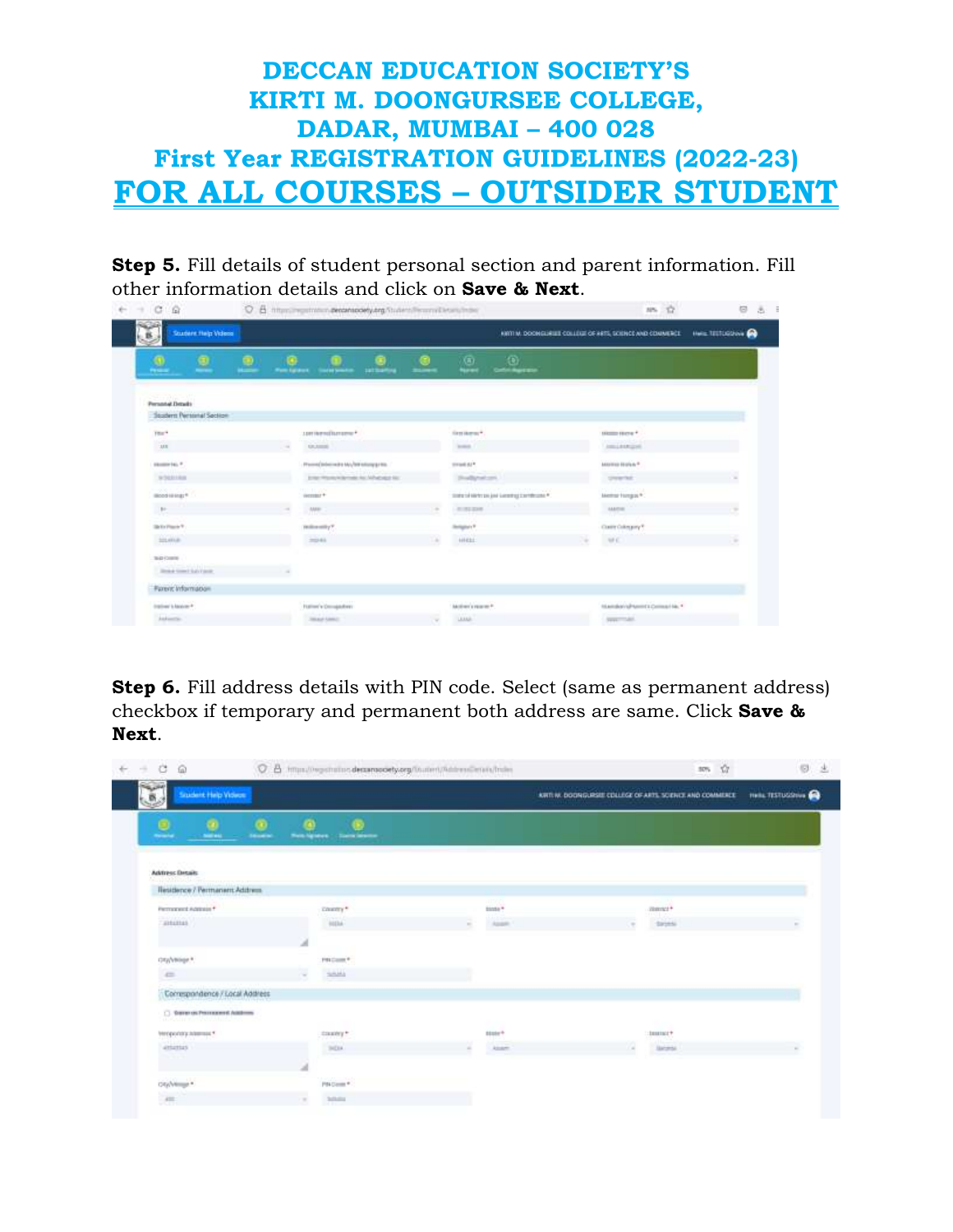**Step 7.** Enter educational details. Click on **Add** button after filling details. Click **Save & Next**.

| Ġ<br>$\tilde{\omega}$<br>Ū.<br>GЖ | B Imper/registration.decreased@ty.org/Student/Email:imfletails/Index |                                                           |                                               | ses th<br><b>Controller State</b>                                                                                                                                                                                                                                                                                                                                            | 后                         |
|-----------------------------------|----------------------------------------------------------------------|-----------------------------------------------------------|-----------------------------------------------|------------------------------------------------------------------------------------------------------------------------------------------------------------------------------------------------------------------------------------------------------------------------------------------------------------------------------------------------------------------------------|---------------------------|
| Student Hep Videos<br>縣           |                                                                      |                                                           |                                               | WHIT IN: DOOM GURSEZ CITLLEGE OF ARTS, SCIENCE AND COMMERCE.                                                                                                                                                                                                                                                                                                                 | <b>Reta. TESTURZITURE</b> |
| $\overline{\bullet}$<br>۵         | Θ                                                                    |                                                           |                                               |                                                                                                                                                                                                                                                                                                                                                                              |                           |
| $\blacksquare$<br>--              | <b>Postgoro</b><br><b>Sammangaller</b>                               |                                                           |                                               |                                                                                                                                                                                                                                                                                                                                                                              |                           |
| <b>Trivialize Details</b>         |                                                                      |                                                           |                                               |                                                                                                                                                                                                                                                                                                                                                                              |                           |
| ECONOMIC F                        | <b>Alternational V</b>                                               | $*$ years of a sum has also                               |                                               | Autom/College.*                                                                                                                                                                                                                                                                                                                                                              |                           |
| <b>Flease Terror</b>              | <b>Historichand</b><br>SA HOLD CASTLER                               |                                                           | <b>Day Barb Livering</b>                      | per utwacorps                                                                                                                                                                                                                                                                                                                                                                |                           |
| <b>These Telect</b><br>HC*        | スカンモア とうし<br><b>Strip of Friends 1</b>                               | Project in the American<br><b>Excells bend Highwayn #</b> |                                               | $\frac{1}{\sqrt{2}}\sum_{i=1}^{n} \frac{1}{\sqrt{2}}\sum_{i=1}^{n} \frac{1}{\sqrt{2}}\sum_{i=1}^{n} \frac{1}{\sqrt{2}}\sum_{i=1}^{n} \frac{1}{\sqrt{2}}\sum_{i=1}^{n} \frac{1}{\sqrt{2}}\sum_{i=1}^{n} \frac{1}{\sqrt{2}}\sum_{i=1}^{n} \frac{1}{\sqrt{2}}\sum_{i=1}^{n} \frac{1}{\sqrt{2}}\sum_{i=1}^{n} \frac{1}{\sqrt{2}}\sum_{i=1}^{n} \frac{1}{\sqrt{2}}\sum_{i=1}^{n}$ |                           |
| Hot v.                            | learne steeing                                                       |                                                           | intrinstitutions                              | Interdimentalists                                                                                                                                                                                                                                                                                                                                                            |                           |
| Total Highle <sup>p</sup>         | Firmsmings*                                                          | <b>Reads</b>                                              |                                               |                                                                                                                                                                                                                                                                                                                                                                              |                           |
| merchanistic                      |                                                                      | $\mathbf{x}$                                              | Peak breat country and control to the country |                                                                                                                                                                                                                                                                                                                                                                              |                           |
|                                   |                                                                      | Add                                                       |                                               |                                                                                                                                                                                                                                                                                                                                                                              |                           |
| Xiages Loyalt                     | <b>Name of Lives</b>                                                 | Forest Machine                                            | ing auch                                      | cion.                                                                                                                                                                                                                                                                                                                                                                        | Jimmin                    |
| m<                                | <b>H</b>                                                             | $-0.01$                                                   |                                               |                                                                                                                                                                                                                                                                                                                                                                              |                           |
|                                   | œ                                                                    |                                                           | $100 - 1$                                     |                                                                                                                                                                                                                                                                                                                                                                              | ù.                        |
| <b>Processing</b><br><b>Hite</b>  | tuc.                                                                 | Act:                                                      | int-                                          |                                                                                                                                                                                                                                                                                                                                                                              |                           |

**Step 8.** Click **Upload Photo** and upload passport type photo. Click **Upload Sign** to upload the signature.

| a<br>$\Omega$                                                                                                                                                                                                                                                                                                                           | n.decomsodety.org/Stadem/PhotoSignatureDetails/Index   | 田                                                          | U                          |
|-----------------------------------------------------------------------------------------------------------------------------------------------------------------------------------------------------------------------------------------------------------------------------------------------------------------------------------------|--------------------------------------------------------|------------------------------------------------------------|----------------------------|
| <b>WARRAN</b><br><b>Souders Help Videos</b>                                                                                                                                                                                                                                                                                             |                                                        | KIRTI M. DOONDURSEE COLLEGE OF ARTS, SCIENCE AND COMMENCE. | <b>Helli TESTUCIONA CO</b> |
| G)<br><b>They Spread - Deca Science</b><br>                                                                                                                                                                                                                                                                                             |                                                        |                                                            |                            |
| Photo and Signature Details<br>LA PURAMIE LEPUZAJO VOLAR BEDORET PAUSEPOSPE SUDI FRIOTECHNICH PER PERMIT PAUSE DE DESERTA<br>3. DO NOT UPLOAD BELTICS.<br>3. APPOICANT BHOULD DIGN WITH BLACK BROWN, MAYIT THINKE AND GET THE SIGAWITHIE SCAMMED.<br>4. THE BRIDGED BLAKE BE BRIDGE CHEV BY THE APPLICAVE AND VICE BY ANY OTHER PERIOD. |                                                        |                                                            |                            |
| <b>Student Photo</b><br><b>Joinad Photo</b>                                                                                                                                                                                                                                                                                             | Student Signature                                      |                                                            |                            |
|                                                                                                                                                                                                                                                                                                                                         |                                                        |                                                            |                            |
|                                                                                                                                                                                                                                                                                                                                         | * Penn Solot wird mage most g productives wire solo in |                                                            |                            |

**Step 9.** Click **Course** and select the course where you want to apply.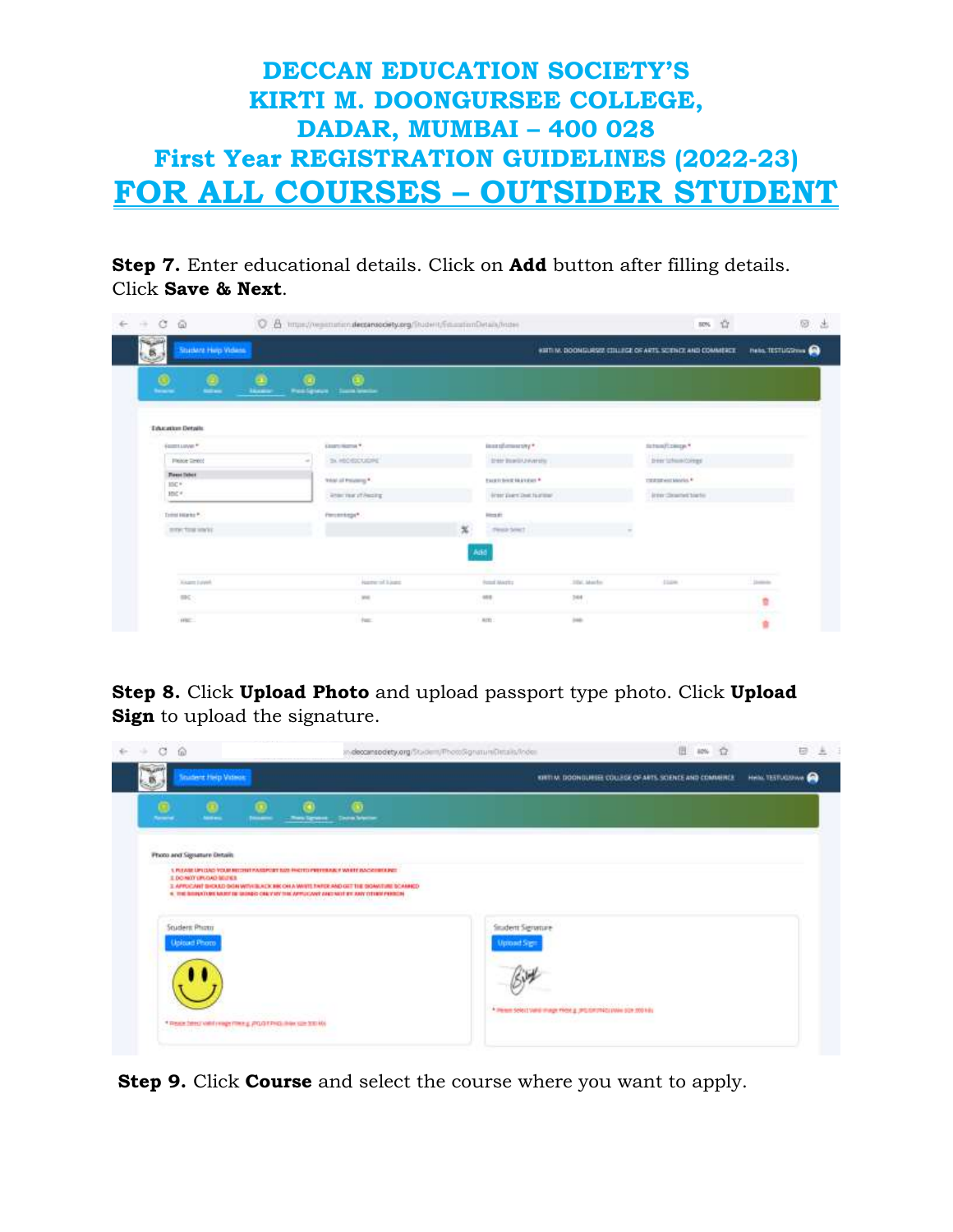| $C$ $\Omega$                                                                    |                              |                 |                              | caraggery.org/illumines/AddressDriveN/miles                          |                                                            |          |                        | 10% 137                      |                            | 日<br>池             |
|---------------------------------------------------------------------------------|------------------------------|-----------------|------------------------------|----------------------------------------------------------------------|------------------------------------------------------------|----------|------------------------|------------------------------|----------------------------|--------------------|
| <b>Soudwist Help Videos</b><br>B                                                |                              |                 |                              |                                                                      | ABRIT M. DOONGURSEE COLUMN OF ARTS, SOENCE AND COMMERCE    |          |                        |                              | <b>Hels: TESTUCINAL CO</b> |                    |
| By Mail - Shirraj Nia - X Us Join convenation X B (2) WhatsApp                  |                              |                 | $X$     ngitution.doctar $X$ |                                                                      | 3 Decon Education   X Fergussion College ParrelX           |          | Home ford - Kird C - X |                              |                            | $\sigma$           |
| $\sigma$<br>硷<br>÷                                                              |                              |                 |                              | C B https://eghthation.deccarsodety.org/liscient/Counstanction/Index |                                                            |          |                        | ŵ<br>30%                     |                            | 回<br>$\mathcal{L}$ |
| <b>NAME</b><br><b>Student Help Vidoos</b><br>ø.                                 |                              |                 |                              |                                                                      | VARTI V: DOONGURSEE COLLEGE OF ARTS, SCIENCE AND COMMERCE. |          |                        |                              | Hele. TESTUCION OF         |                    |
| Θ<br>Θ                                                                          |                              | э               |                              |                                                                      |                                                            |          |                        |                              |                            |                    |
| <b>ALLEN</b>                                                                    | Wort Zarotom Council Station |                 |                              |                                                                      |                                                            |          |                        |                              |                            |                    |
|                                                                                 |                              |                 |                              |                                                                      |                                                            |          |                        |                              |                            |                    |
|                                                                                 |                              |                 |                              |                                                                      |                                                            |          |                        |                              |                            |                    |
|                                                                                 |                              |                 |                              |                                                                      |                                                            |          |                        |                              |                            |                    |
| <b>Course Selection</b>                                                         |                              |                 |                              |                                                                      |                                                            |          |                        |                              |                            |                    |
| 1 SEECT THE PROGRAM NAME FOR BRICH YOU ARE MILERS TO APRILY                     |                              |                 |                              |                                                                      |                                                            |          |                        |                              |                            |                    |
| 2 APPLICANT CAN APPLY FOR MALTIPLE PROGRAMS.                                    |                              |                 |                              |                                                                      |                                                            |          |                        |                              |                            |                    |
| 3. APPUCANTS NOTER TO PAY ROSETMATION FEETOH SACH PROGRAM THEY ARE APPLYING FOR |                              |                 |                              |                                                                      |                                                            |          |                        |                              |                            |                    |
|                                                                                 |                              |                 |                              |                                                                      |                                                            |          |                        |                              |                            |                    |
| Course."                                                                        |                              |                 |                              |                                                                      |                                                            |          |                        |                              |                            |                    |
|                                                                                 |                              |                 |                              |                                                                      |                                                            |          |                        |                              |                            |                    |
| <b>Flesse Sewot</b>                                                             |                              |                 |                              |                                                                      |                                                            |          |                        |                              |                            |                    |
| <b>Firest Sales</b>                                                             |                              |                 |                              |                                                                      |                                                            |          |                        |                              |                            |                    |
| EYBOIN18911                                                                     |                              |                 |                              |                                                                      |                                                            |          |                        |                              |                            |                    |
| EYB SC BUOXIE SISCE<br>EVASCOURSE                                               |                              |                 |                              |                                                                      |                                                            |          |                        |                              |                            |                    |
| EVANC IT MIN)                                                                   |                              |                 |                              |                                                                      |                                                            |          |                        |                              |                            |                    |
| EVRNG HIM-                                                                      |                              |                 |                              |                                                                      |                                                            |          |                        |                              |                            |                    |
| EVAN WALL                                                                       |                              | Application No. |                              | Application Status                                                   |                                                            | Актази   |                        |                              |                            |                    |
| EV/RAINFIEMT<br>present to continue to                                          |                              |                 |                              |                                                                      | Paymode                                                    |          |                        | <b><i>Payment</i></b> Recept |                            |                    |
|                                                                                 |                              |                 |                              | <b>NOT-CONTRIM</b>                                                   | NA.                                                        | Processi |                        |                              |                            |                    |
|                                                                                 |                              |                 |                              | <b>NOT-CONFIRM</b>                                                   | NA.                                                        |          |                        |                              |                            |                    |

Click **Save & Next** after selecting course.

**Step 10.** Fill details of last qualifying exam. Fill obtained marks and total marks if result is published.

| 唇                                                        | <b>Student Hirls Videos</b> |               |                    |                      |                |                  |                                    |                                    | KWTI W. DOONGLASSE COLLEGE OF ARTS, SCIENCE AND COMMERCE | Heliu TESTUSSININ CO |
|----------------------------------------------------------|-----------------------------|---------------|--------------------|----------------------|----------------|------------------|------------------------------------|------------------------------------|----------------------------------------------------------|----------------------|
| $\circ$<br><b>Spinster</b>                               | ø<br><b>Sales</b>           | <b>Ténant</b> | <b>Toro System</b> | <b>Teste Senter</b>  | Last Barriers  | <b>Theaning</b>  | Θ<br><b><i><u>Restaura</u></i></b> | $\odot$<br><b>Tarthis Reporter</b> |                                                          |                      |
| Lost Qualifying Exam Details =>Application No: FY BCOM10 |                             |               |                    |                      |                |                  |                                    |                                    |                                                          |                      |
| yout heart heat w <sup>+</sup>                           |                             |               |                    | COLOR HAT MODELS!    |                |                  |                                    |                                    |                                                          |                      |
| <b>MAILBACK</b><br><b>JETH RODUCK</b>                    |                             |               |                    | 92                   |                |                  |                                    |                                    |                                                          |                      |
| mentenerary*                                             |                             |               |                    | Manad<br>luta terror |                |                  |                                    |                                    |                                                          |                      |
| $\sim$                                                   |                             |               |                    | <b>WIE</b>           |                |                  |                                    |                                    |                                                          |                      |
| lation/(zexp/*                                           |                             |               |                    | <b>Регистора</b>     |                |                  |                                    |                                    |                                                          |                      |
| <b>GRAN</b>                                              |                             |               |                    | M/K                  |                |                  |                                    | $\boldsymbol{\mathrm{x}}$          |                                                          |                      |
| $-111 - 0$<br>First (Stylesing*)                         |                             |               |                    | DOD IN DRAWERS !!    |                |                  |                                    |                                    |                                                          |                      |
| $\equiv$                                                 |                             |               |                    | $C$ heal             | <b>WARNERS</b> | <b>With</b><br>÷ |                                    |                                    |                                                          |                      |
| interesty the leg last                                   |                             |               |                    |                      |                |                  |                                    |                                    |                                                          |                      |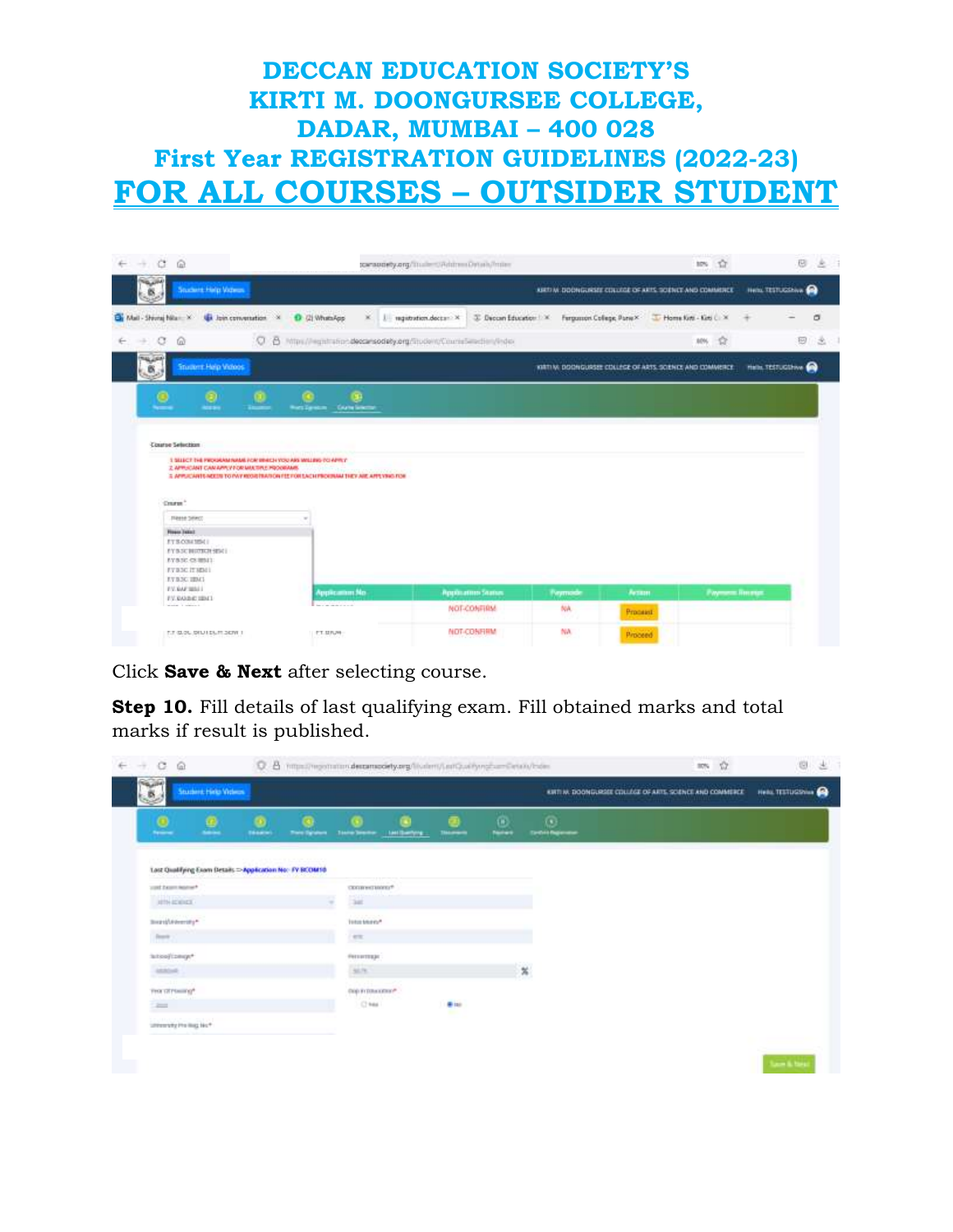#### **Step 11.** Select document on clicking **Name of Document**.

Click **Browse** option to upload the document. Click **Add** option.

Add caste certificate if necessary. Click on **Save & Next** after uploading document.

| ≗                                                                                    | ٥<br><b>NETWORK</b> | Θ<br>سند                                  | <b>Post-Spream</b> | Course Minister | <b>Last Gambers</b> | <b>Seatters</b> | ≗                         | $^{\circ}$<br><b><i><u>Information</u></i></b> |                                |                       |
|--------------------------------------------------------------------------------------|---------------------|-------------------------------------------|--------------------|-----------------|---------------------|-----------------|---------------------------|------------------------------------------------|--------------------------------|-----------------------|
| B                                                                                    |                     | Upload Document ~Application No: FYBCOM10 |                    |                 |                     |                 | E Rocument Ltd            |                                                |                                |                       |
| keywork Declarence                                                                   |                     |                                           |                    |                 | game Document       |                 | <b>Disclaiment Market</b> |                                                |                                |                       |
| <b>PHONE SAMIL</b>                                                                   |                     |                                           |                    |                 | Belintered          |                 | Heaten of Macagana        |                                                | <b><i><u>Important</u></i></b> | tekno                 |
| Thurs Select                                                                         |                     |                                           |                    |                 |                     |                 |                           | нісінішменен                                   |                                | u                     |
| WISCOUTFLOANING SPIRITS<br>IDCOTTE/MADS DRIVE<br>CALIFORNIC RETIRECTS:               |                     |                                           |                    |                 |                     |                 |                           | ESCOUTILE MANAGEMENT                           | 业                              | ä                     |
| UNIVERSITY BECOME MAN FORM?<br>CARD CONTROLLER<br>USL TYMARKWRAT<br>(64) CERTIFICATE |                     |                                           |                    |                 |                     |                 |                           | LABURERTY BEGISTERADOTIONA                     | ۸                              | n                     |
|                                                                                      |                     |                                           |                    |                 |                     |                 |                           |                                                |                                | <b>Bern &amp; Nee</b> |

**Step 12.** Click on **PAY NOW** option for payment. After clicking pay now option it will move to next screen.

| 覉       | Student Help Wolens           |                 |                  |            |                    |                |                    |                                          | RESTI M. DISCHIGURESE COULEGE DF ARTS SCIENCE AND COMMERCE. | Helis. TESTUGINING |
|---------|-------------------------------|-----------------|------------------|------------|--------------------|----------------|--------------------|------------------------------------------|-------------------------------------------------------------|--------------------|
| $\circ$ | ø                             | <b>Income</b>   | <b>BestSpace</b> | Contractor | <b>Las Swifers</b> | <b>Secrets</b> | ۰<br><b>Norwal</b> | $\circ$<br><b>Serbs hightest</b>         |                                                             |                    |
|         | the first projection in this  |                 |                  |            |                    |                |                    |                                          |                                                             |                    |
|         | PAYMENT                       | e este a la con |                  |            |                    |                |                    |                                          |                                                             |                    |
|         | ** Application No - FY BCOM10 |                 |                  |            |                    |                |                    | Registration / Application Amount To Pay |                                                             |                    |
|         |                               |                 |                  |            |                    |                |                    |                                          |                                                             |                    |
|         |                               |                 |                  |            |                    |                | PAY NOW            |                                          |                                                             |                    |
|         |                               |                 |                  |            |                    |                |                    |                                          |                                                             |                    |
|         |                               |                 |                  |            |                    |                |                    |                                          |                                                             |                    |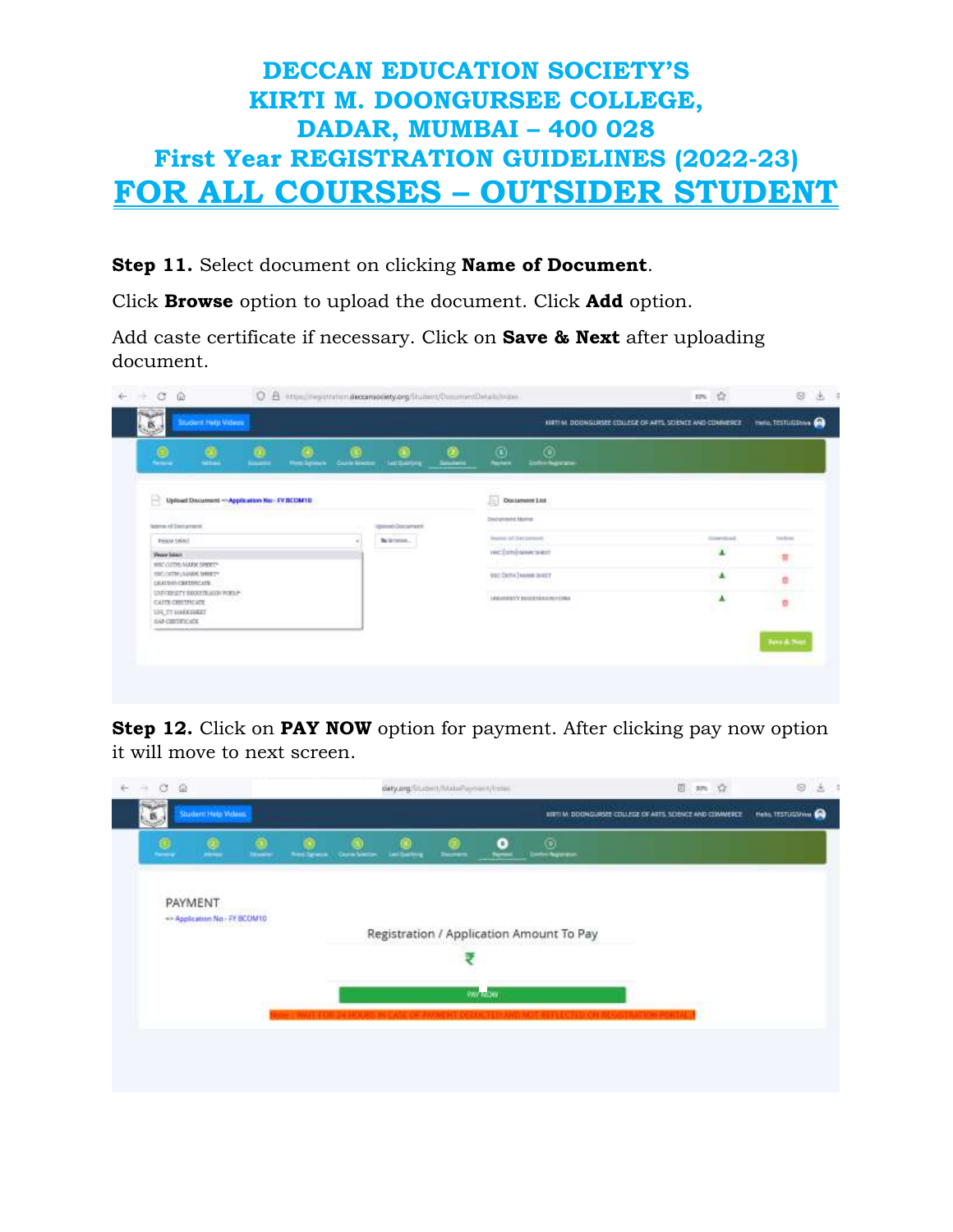

**Step 13.** Select payment method and click on make payment.

| $-100$<br>÷<br>÷<br>Fulfill all your<br>EDMANE<br>wishes with<br><b>HILAD</b><br>n                                                        | <b>Chemical Inc.</b><br>7 250 CashBack on Education<br>with HDFG Bank Swort Cards                                                 | Oherswirter am June 2021.       | н                                                        |  |
|-------------------------------------------------------------------------------------------------------------------------------------------|-----------------------------------------------------------------------------------------------------------------------------------|---------------------------------|----------------------------------------------------------|--|
| <b>TE</b><br><b>Parents</b>                                                                                                               | PhonePe<br>प                                                                                                                      | $\mathbf{a}$<br><b>Kinglede</b> | ۰                                                        |  |
| <b>Payment Information</b><br><b><i><u>SAMTAS</u></i></b><br>٠<br><b>Sales Cases</b><br>٠<br><b>Said Bowman</b><br>m<br>٠<br><b>Board</b> | Please authorize payment of INR 1.00<br>on your PhonePe mobile app within<br>24<br>đ.<br>04<br>Meuter<br><b>Security</b><br>49.95 | <b>ROCTRILA</b><br><b>SEER</b>  | <b>WEEDS</b><br><b>This is</b><br><b><i>PHR 1.00</i></b> |  |
| Г<br><b>TERCHANGE</b><br><b>SHA</b><br><b>Hotel</b><br>Œ                                                                                  | <b>ROMAN M</b><br>LIPP                                                                                                            |                                 |                                                          |  |

**Step 14.** After completion payment system will show payment successful message. Click **Go to Confirm**.

| (c) channel buyer parties<br>$\mathbf{u}$<br>$6 + 100$ | * первого наменительно протести по лекарство и политического состояния действа и на детском советство политической | $\bullet$<br>$\sigma$<br>音 四 |
|--------------------------------------------------------|--------------------------------------------------------------------------------------------------------------------|------------------------------|
|                                                        | WERNMANNOWSHIM COLLEGE OF COMMITCHIOLOGIC Historyan, Pare Malacedos (11000   Hele, admitted Co.                    |                              |
|                                                        |                                                                                                                    |                              |
|                                                        |                                                                                                                    |                              |
|                                                        |                                                                                                                    |                              |
|                                                        | <b>Payment Success</b>                                                                                             |                              |
|                                                        | ADDITILARIANDER ANTIQUE (CONTAMI) PSYTHIOLOGICAL BALLASING)<br>Transmitted by (Wilmed Fire.)                       |                              |
|                                                        | Thank Vald                                                                                                         |                              |
|                                                        | <b>Car Ha Expedition</b>                                                                                           |                              |
|                                                        |                                                                                                                    |                              |
|                                                        |                                                                                                                    |                              |
|                                                        |                                                                                                                    |                              |
|                                                        |                                                                                                                    |                              |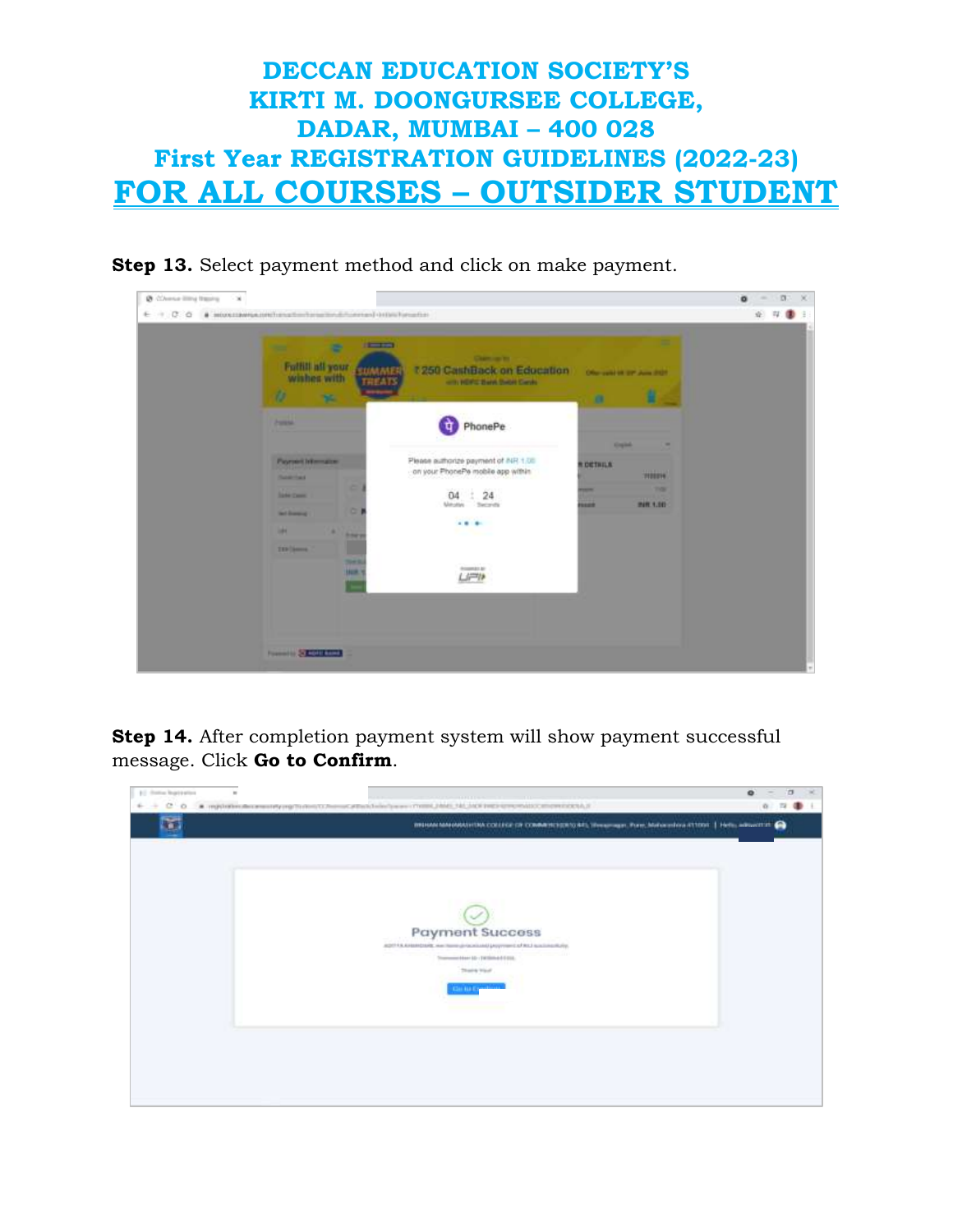**Step 15.** Click **PREVIEW APPLICATION** to preview all data.

Click **CONFIRM APPLICATION** to proceed .

**Step 16.** Click **Print Application** to download appliaction file.

Click **Print Payment Receipt** to download payment receipt.

| $\qquad \qquad \bullet$<br><b>Service</b> | $\pmb{\underline{\theta}}$<br>۰<br><b>House</b>                        | œ<br>œ<br>Pass Agency<br><b>Clump Western</b> | œ<br>a<br><b>LAUTOMOTIVE</b><br><b>Discussed</b> | .,<br><b>Algriced</b><br><b>Codeschegramme</b> |                        |
|-------------------------------------------|------------------------------------------------------------------------|-----------------------------------------------|--------------------------------------------------|------------------------------------------------|------------------------|
| Course Selection                          |                                                                        |                                               |                                                  |                                                |                        |
|                                           | belieft course corefully be one pludent con apply for one course only. |                                               |                                                  |                                                |                        |
| Course <sup>1</sup>                       |                                                                        |                                               |                                                  |                                                |                        |
| F.Y.B.B.A.                                |                                                                        |                                               |                                                  |                                                |                        |
|                                           |                                                                        |                                               |                                                  |                                                |                        |
|                                           |                                                                        |                                               |                                                  |                                                |                        |
| <b>Sova</b> Not                           |                                                                        |                                               |                                                  |                                                |                        |
| Course                                    | Application No.                                                        | Application Status                            | Paymode                                          | Action.                                        | <b>Payment Receipt</b> |